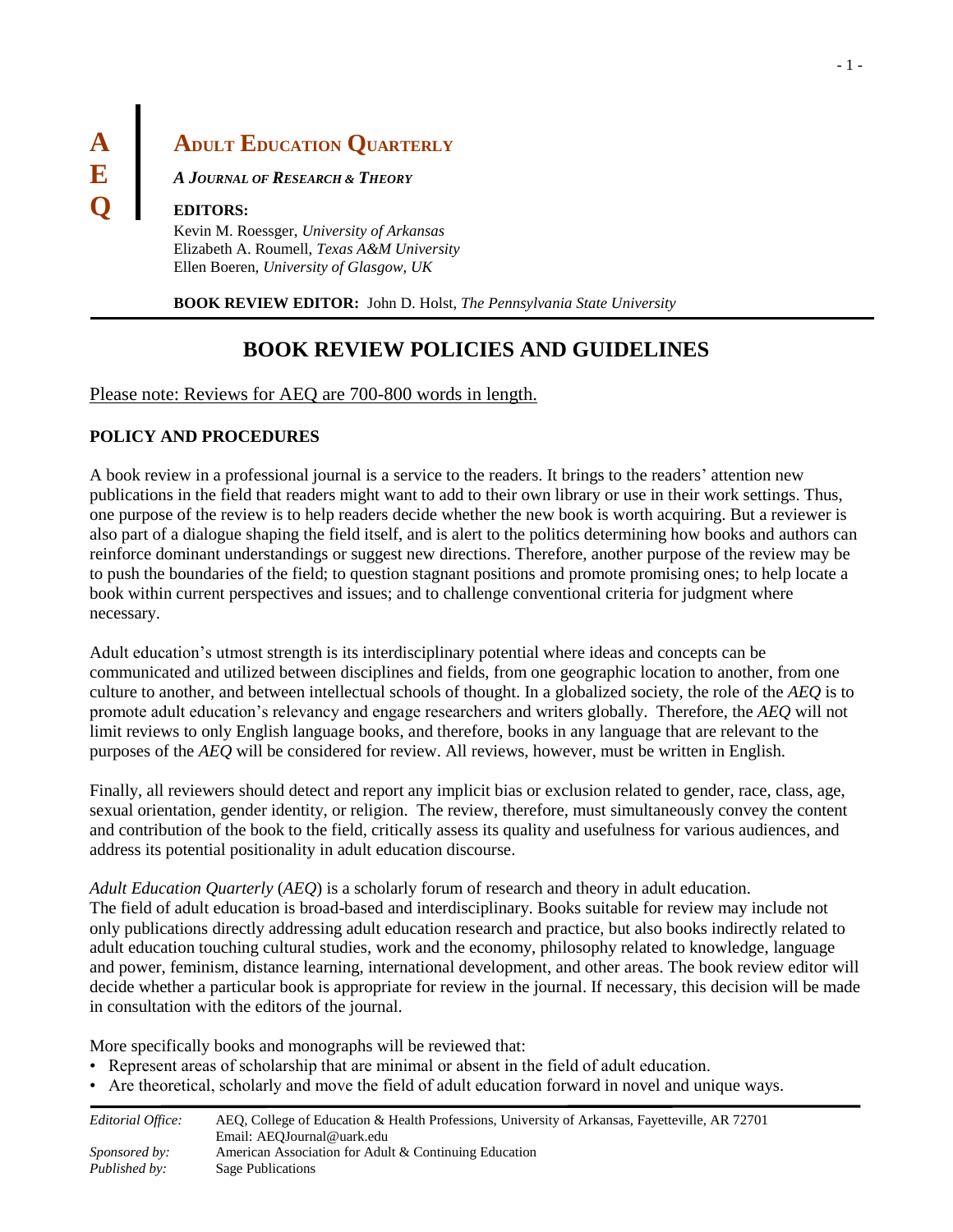• Demonstrate innovative, proactive, and timely contributions to the field of adult education.

**Book reviews for** *AEQ* **should be approximately 700-800 words.** A good review is pithy, thoughtful, and bold. Lively writing is always welcome, but clarity is essential. An effort will be made to publish reviews that critically evaluate the book as well as capsulize its content. On occasion, decisions to vary standard procedures may be made by the book review editor in consultation with the editors.

Book reviews for Adult Education Quarterly will be solicited by the journal's book review editor according to the following procedures:

• The book review editor will invite individuals to review books of interest to the field of adult education.

• Alternatively, individuals interested in reviewing a book may approach the book review editor and arrange to review the book in question. In this case, the book review editor will supply a copy of the "Book Review Policies and Guidelines" for development of the review.

• After the review is submitted to the book review editor, the editor will determine whether it is in accordance with the guidelines. If it is, it will be edited as necessary and forwarded to the journal editors for consideration for publication. If the review does not meet the guidelines and/or requires other than minor editing, it will be returned to the author for revisions. The book review editor may determine that the book review is inappropriate at any point in the process.

• The book review editor will decide when the review is due; the editor has the option of not considering reviews received after the agreed-upon date.

• Unsolicited reviews will be considered by the book review editor in accordance with the above procedures. If an unsolicited and a solicited review of the same book are received by the book review editor, the solicited book review will receive preference.

• The book review editor reserves the right to determine whether the review will be published in print or online for *AEQ*. All published book reviews will be listed in the Table of Contents.

\* When a book review is published, the book review author shall receive no payment for completing a book review. However, book review authors will receive a copy of the issue in which their article is published. Additionally, authors may request a PDF copy of their book review article from SAGE.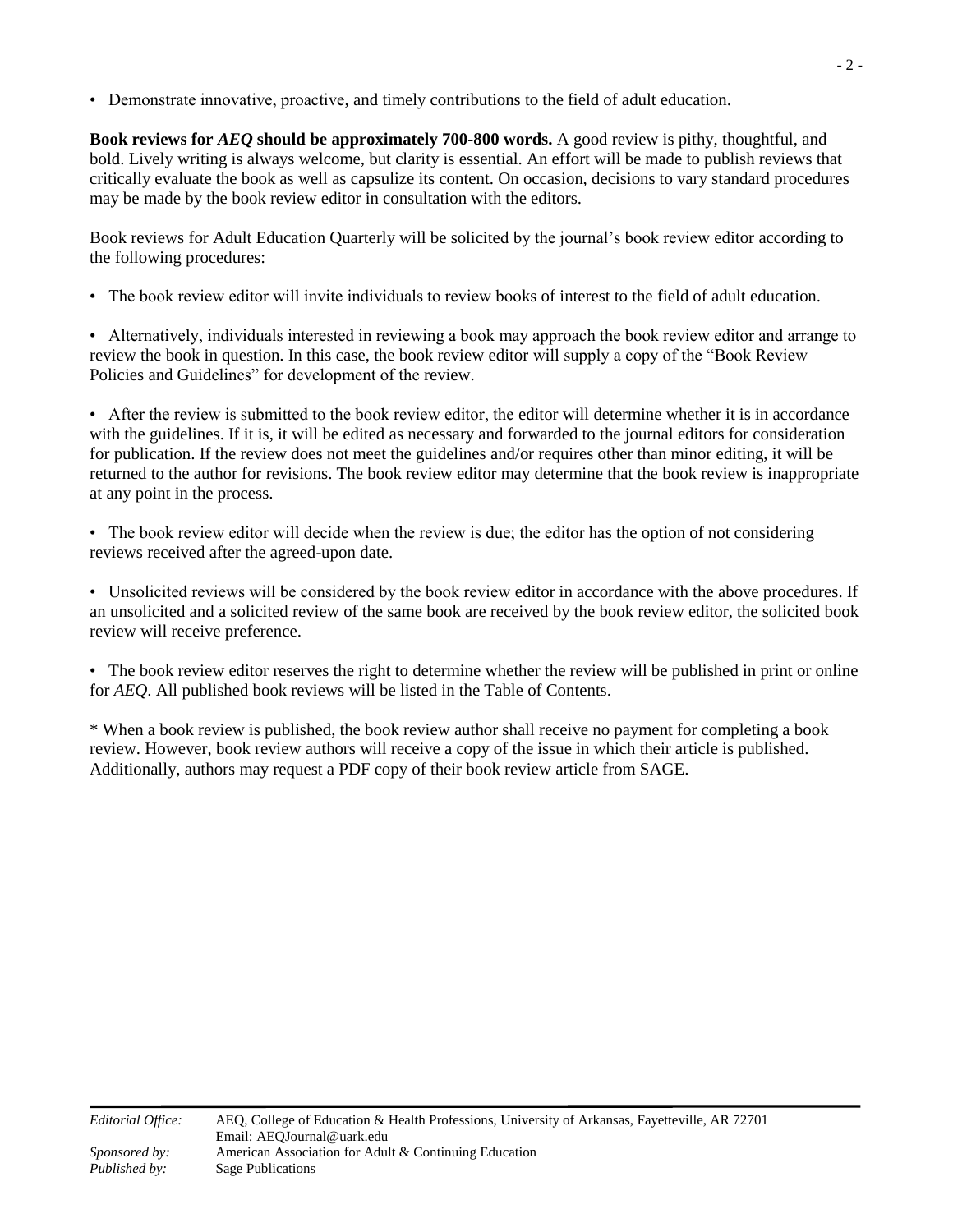## **BOOK REVIEW SUBMISSION PROCESS**

Submit first drafts as attachment via email in MS Word (for Mac or PC). Revision changes may be required by the author and must conform to the schedule of deadlines as set by the Book Review Editor. Final revisions should be submitted as attachment via email in MS Word.

### GUIDELINES

A critical book review should contain three types of information: (1) an overview of the content, (2) an evaluation, and (3) a recommendation.

1. Overview of the Content. The content overview should briefly describe the book's purpose, the author's viewpoint and the general content. This information should be kept to a minimum.

2. Evaluation of the Book. Evaluation of the book is the heart of the book review and should be given much thought. In evaluating the book, the reviewer might consider the following:

• What is the author's perspective, and where is this located in the current theory and issues of the field?

- Does the author indicate self-reflexive awareness of his or her perspective and its positionality?
- Is the subject matter approached in an unusual or unique fashion?
- How does the book address gender, race, class and other dimensions of difference? (If these are omitted, is such omission appropriate given in the book's topic?)

• What are the book's strengths and weaknesses – and with what criteria do you make these judgments?

- If appropriate: Is the scholarship rigorous, well-supported, and well-developed?
- Is the organization of the book congruent with its style, argument and purpose?
- How successfully did the author accomplish his or her objectives?
- How worthwhile are these objectives and with what criteria do you make this judgment?

3. Recommendation. This material should focus on the following questions:

- To whom (if at all) would you recommend this book and why?
- In what way(s) would you suggest the book be used?
- What potential contribution does the book make to the field of adult education in terms of theory or practice?

Aspects of content, evaluation, and recommendation might be treated separately or interwoven throughout the narrative review. Do not use the critical book review as a forum for personal biases or research interests. Finally, avoid dwelling upon extraneous or peripheral concerns, minor points in the text, or technical printing errors.

#### **MECHANICS**

1. The review should be approximately 700-800 words in length, double-spaced, and typed. Please justify only the left margin of the text.

2. If quoting directly from the book, place a page number in parentheses after the quote.

3. If quoting from a source other than the book itself, use the appropriate format from the Publication Manual of the American Psychological Association (APA), 6<sup>th</sup> edition.